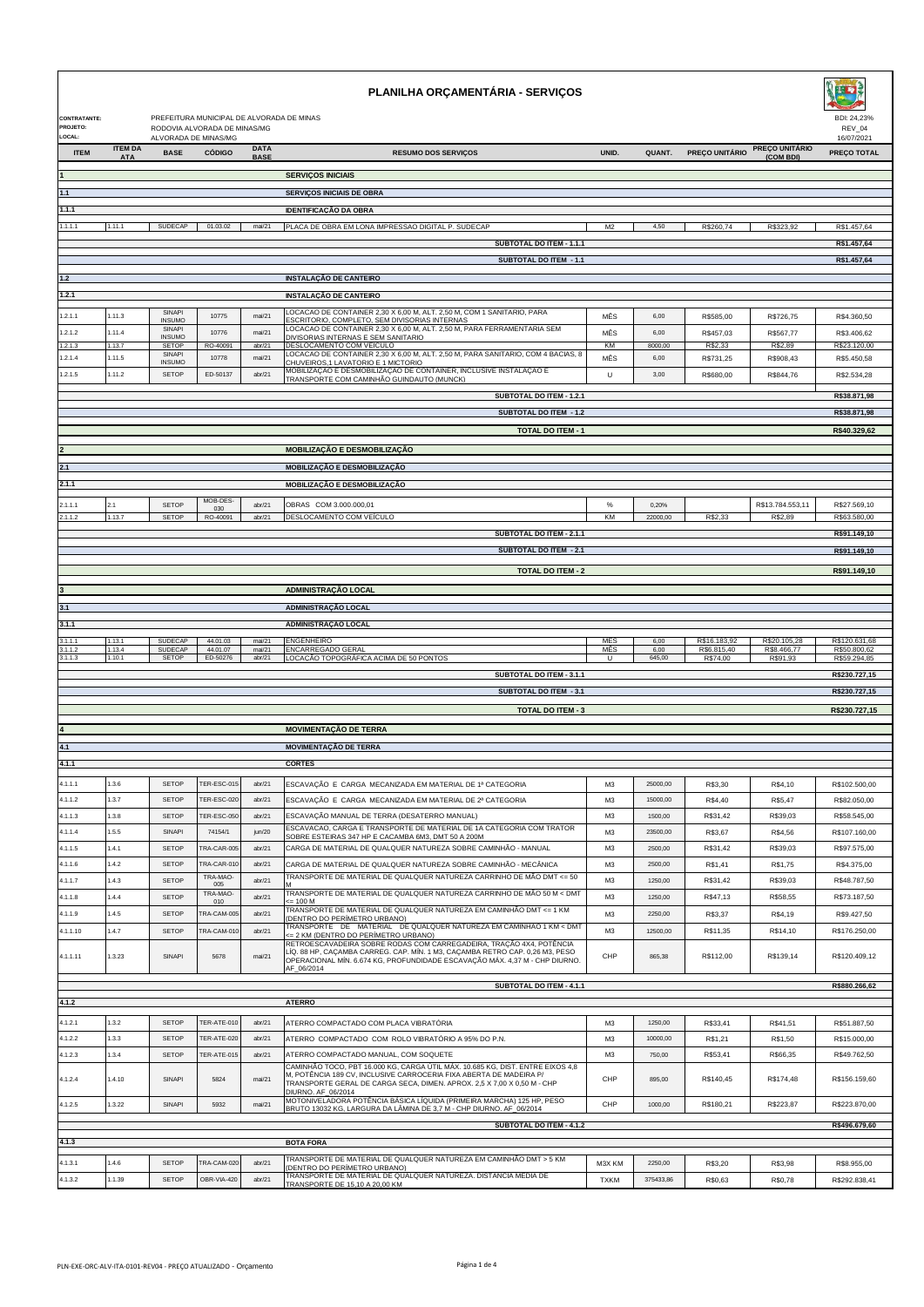| 4.1.3.3              | 1.4.10           | SINAPI                       | 5824                       | mai/21           | CAMINHÃO TOCO, PBT 16.000 KG, CARGA ÚTIL MÁX. 10.685 KG, DIST. ENTRE EIXOS 4,8<br>M, POTÊNCIA 189 CV, INCLUSIVE CARROCERIA FIXA ABERTA DE MADEIRA P/<br>TRANSPORTE GERAL DE CARGA SECA, DIMEN. APROX. 2,5 X 7,00 X 0,50 M - CHP<br>DIURNO. AF_06/2014 | CHP                              | 90,36              | R\$140,45             | R\$174,48              | R\$15.766,01                   |
|----------------------|------------------|------------------------------|----------------------------|------------------|-------------------------------------------------------------------------------------------------------------------------------------------------------------------------------------------------------------------------------------------------------|----------------------------------|--------------------|-----------------------|------------------------|--------------------------------|
| 4.1.3.4              | 1.4.9            | SINAPI                       | 5811                       | mai/21           | CAMINHÃO BASCULANTE 6 M3, PESO BRUTO TOTAL 16.000 KG, CARGA ÚTIL MÁXIMA<br>13.071 KG, DISTÂNCIA ENTRE EIXOS 4,80 M, POTÊNCIA 230 CV INCLUSIVE CAÇAMBA<br>METÁLICA - CHP DIURNO. AF_06/2014                                                            | CHP                              | 1000.00            | R\$145,31             | R\$180,52              | R\$180.520,00                  |
| 4.1.3.5              | 1.6.2            | <b>SETOP</b>                 | OBR-VIA-330                | abr/21           | TRANSPORTE DE MATERIAL DE JAZIDA PARA CONSERVAÇÃO.DISTÂNCIA MÉDIA<br>DE TRANSPORTE DE 20,10 A 25,00 KM                                                                                                                                                | M3XKM                            | 55000,00           | R\$0,97               | R\$1,21                | R\$66.550,00                   |
| 4.1.3.6              | 1.6.3            | <b>SETOP</b>                 | OBR-VIA-340                | abr/21           | TRANSPORTE DE MATERIAL DE JAZIDA PARA CONSERVAÇÃO.DISTÂNCIA MÉDIA<br>DE TRANSPORTE > 50.10 KM                                                                                                                                                         | M3XKM                            | 40000,00           | R\$0,84               | R\$1,04                | R\$41.600,00                   |
| 4.1.3.7              | 1.4.8            | <b>SETOP</b>                 | TRA-CAM-015                | abr/21           | TRANSPORTE DE MATERIAL DE QUALQUER NATUREZA EM CAMINHÃO 2 KM < DMT <= 5<br>KM (DENTRO DO PERÍMETRO URBANO)                                                                                                                                            | M3X KM                           | 30000.00           | R\$3,33               | R\$4,14                | R\$124.200,00                  |
|                      |                  |                              |                            |                  | SUBTOTAL DO ITEM - 4.1.3                                                                                                                                                                                                                              |                                  |                    |                       |                        | R\$730.429,42                  |
|                      |                  |                              |                            |                  | SUBTOTAL DO ITEM - 4.1                                                                                                                                                                                                                                |                                  |                    |                       |                        | R\$2.107.375,64                |
|                      |                  |                              |                            |                  | <b>TOTAL DO ITEM - 4</b>                                                                                                                                                                                                                              |                                  |                    |                       |                        | R\$2.107.375,64                |
|                      |                  |                              |                            |                  | PAVIMENTAÇÃO ASFÁLTICA                                                                                                                                                                                                                                |                                  |                    |                       |                        |                                |
|                      |                  |                              |                            |                  | PAVIMENTAÇÃO ASFÁLTICA                                                                                                                                                                                                                                |                                  |                    |                       |                        |                                |
| 5.1.1                |                  |                              |                            |                  | PAVIMENTAÇÃO ASFÁLTICA                                                                                                                                                                                                                                |                                  |                    |                       |                        |                                |
| 5.1.1.1              | 1.3.15           | <b>SETOP</b>                 | TER-REG-010                | abr/21           |                                                                                                                                                                                                                                                       | M <sub>2</sub>                   | 17500,00           |                       |                        |                                |
| 5.1.1.2              | 1.3.16           | <b>SETOP</b>                 | TER-REG-015                | abr/21           | REGULARIZAÇÃO E COMPACTAÇÃO DE TERRENO COM PLACA VIBRATÓRIA<br>REGULARIZAÇÃO E COMPACTAÇÃO DE TERRENO COM ROLO VIBRATÓRIO                                                                                                                             | M <sub>2</sub>                   | 20000,00           | R\$2,72<br>R\$1,23    | R\$3,38<br>R\$1,53     | R\$59.150,00<br>R\$30.600,00   |
| 5.1.1.3              | 1.5.4            | SINAPI                       | 74151/1                    | ago/20           | ESCAVACAO E CARGA MATERIAL 1A CATEGORIA, UTILIZANDO TRATOR DE ESTEIRAS                                                                                                                                                                                | M <sub>3</sub>                   | 9250.00            | R\$2,75               | R\$3,42                | R\$31.635,00                   |
| 5.1.1.4              | 1.5.9            | SINAPI                       | 100575                     | mai/21           | DE 110 A 160HP COM LAMINA, PESO OPERACIONAL * 13T E PA CARREGADEIRA COM 170<br>REGULARIZACAO DE SUPERFICIES EM TERRA COM MOTONIVELADORA                                                                                                               | M <sub>2</sub>                   | 68510,07           | R\$0,08               | R\$0,10                | R\$6.851,00                    |
| 5.1.1.5              | 1.6.1            | <b>SETOP</b>                 | OBR-VIA-315                | abr/21           | TRANSPORTE DE MATERIAL DE JAZIDA PARA CONSERVAÇÃO.DISTÂNCIA MÉDIA                                                                                                                                                                                     | M3X KM                           | 65000.00           | R\$1,40               | R\$1,74                | R\$113.100,00                  |
| 5.1.1.6<br>.1.1.7    | 1.9.8            | SUDECAP                      | 63.04.01                   | mai/21           | DE TRANSPORTE <= 10,00 KM<br>CASCALHO COMUM (DE RIO) COM FRETE                                                                                                                                                                                        | M <sub>3</sub>                   | 2500,00            | R\$78,00              | R\$96,90               | R\$242.250,00                  |
| 5.1.1.8              | 1.9.4<br>1.1.8   | SUDECAP-I<br>SINAPI          | 63.01.03<br>96393          | mai/21<br>mai/21 | BRITA CALCÁREA COM FRETE BRITA 0,1,2,3<br>USINAGEM DE BRITA GRADUADA SIMPLES, UTILIZANDO BRITA COMERCIAL COM USINA                                                                                                                                    | M <sub>3</sub><br>M <sub>3</sub> | 4250,00<br>750.00  | R\$70,52<br>R\$129,35 | R\$87,61<br>R\$160,69  | R\$372.342,50<br>R\$120.517,50 |
| 5.1.1.9              | 1.1.9            | SINAPI                       | 96394                      | mai/21           | 300 T/H. AF_06/2017<br>USINAGEM DE BRITA GRADUADA TRATADA COM CIMENTO, UTILIZANDO BRITA<br>COMERCIAL COM USINA 300 T/H. AF_06/2017                                                                                                                    | M <sub>3</sub>                   | 750,00             | R\$179,20             | R\$222,62              | R\$166.965,00                  |
| 5.1.1.10<br>.1.1.11  | 1.9.13<br>1.9.1  | SUDECAP-I<br>SUDECAP-I       | 63.02.19<br>63.05.05       | mai/21<br>mai/21 | PEDRA DE MÃO (CALCADÃO) DE GNAISSE COM FRETE<br>AREIA LAVADA COM FRETE                                                                                                                                                                                | M <sub>3</sub><br>M3             | 3743,49<br>2500,00 | R\$93,14<br>R\$94,00  | R\$115,71<br>R\$116,78 | R\$433.159,22<br>R\$291.950,00 |
| 5.1.1.12             | 1.6.4            | SUDECAP                      | 20.07.03                   | mai/21           | BASE ESTAB, GRANUL., COMP, ENERG, PROCTOR MODIF, COM BRITA BICA CORRIDA<br>(AGREGADO DE PEDREIRA)                                                                                                                                                     | M <sub>3</sub>                   | 10000,00           | R\$144,11             | R\$179,03              | R\$1.790.300,00                |
| 5.1.1.13             | 1.95             | SUDECAP-I                    | 63.01.04                   | mai/21           | BRITA GNAISSE COM FRETE BRITA 0,1,2,3<br>TRANSPORTE DE MATERIAL DE QUALQUER NATUREZA. DISTÂNCIA MÉDIA DE                                                                                                                                              | M <sub>3</sub>                   | 2179,57            | R\$93,10              | R\$115,66              | R\$252.089,06                  |
| 5.1.1.14             | 1.1.39           | <b>SETOP</b>                 | OBR-VIA-420                | abr/21           | FRANSPORTE DE 15,10 A 20,00 KM<br>IMPRIMAÇÃO (EXECUÇÃO, INCLUINDO FORNECIMENTO E TRANSPORTE DO MATERIAL                                                                                                                                               | <b>TXKM</b>                      | 344566,14          | R\$0,63               | R\$0,78                | R\$268.761,58                  |
| 5.1.1.15             | 1.1.36           | <b>SETOP</b>                 | OBR-VIA-160                | abr/21           | <b>BETUMINOSO)</b><br>PINTURA DE LIGAÇÃO (EXECUÇÃO, INCLUINDO FORNECIMENTO E TRANSPORTE DO                                                                                                                                                            | M <sub>2</sub>                   | 60897.84           | R\$6,70               | R\$8,32                | R\$506.670,02                  |
| 5.1.1.16             | 1.1.37           | <b>SETOP</b>                 | OBR-VIA-165                | abr/21           | MATERIAL BETUMINOSO)<br>CONSTRUÇÃO DE PAVIMENTO COM APLICAÇÃO DE CONCRETO BETUMINOSO USINADO                                                                                                                                                          | M <sub>2</sub>                   | 56330,50           | R\$1,54               | R\$1,91                | R\$107.591,25                  |
| 5.1.1.17             | 1.1.5            | SINAPI                       | 95995                      | mai/21           | A QUENTE (CBUQ), CAMADA DE ROLAMENTO - EXCLUSIVE TRANSPORTE. AF_03/2017                                                                                                                                                                               | M <sub>3</sub>                   | 2253,22            | R\$1.078,30           | R\$1.339,57            | R\$3.018.345,91                |
| 5.1.1.18             | 1.1.38           | <b>SETOP</b>                 | RO-41368                   | abr/21           | TRANSPORTE DE CONCRETO BETUMINOSO USINADO A QUENTE. DISTÂNCIA MÉDIA DE<br>TRANSPORTE >= 50,10 KM (DENSIDADE DE MATERIAL SOLTO)                                                                                                                        | M3X KM                           | 579109,02          | R\$0,90               | R\$1,12                | R\$648.602,10                  |
|                      |                  |                              |                            |                  | SUBTOTAL DO ITEM - 5.1.1                                                                                                                                                                                                                              |                                  |                    |                       |                        | R\$8.460.880,14                |
|                      |                  |                              |                            |                  | <b>SUBTOTAL DO ITEM - 5.1</b>                                                                                                                                                                                                                         |                                  |                    |                       |                        | R\$8.460.880,14                |
|                      |                  |                              |                            |                  | <b>TOTAL DO ITEM - 5</b>                                                                                                                                                                                                                              |                                  |                    |                       |                        | R\$8.460.880,14                |
|                      |                  |                              |                            |                  | <b>DRENAGEM</b>                                                                                                                                                                                                                                       |                                  |                    |                       |                        |                                |
|                      |                  |                              |                            |                  | <b>DRENAGEM</b>                                                                                                                                                                                                                                       |                                  |                    |                       |                        |                                |
| 6.1.1                |                  |                              |                            |                  | <b>DRENAGEM</b>                                                                                                                                                                                                                                       |                                  |                    |                       |                        |                                |
|                      |                  |                              |                            |                  | CANALETA PARA DRENAGEM, EM CONCRETO COM FCK 15MPA, MOLDADA IN LOCO,                                                                                                                                                                                   |                                  |                    |                       |                        |                                |
| 6.1.1.1              | 1.2.7            | <b>SETOP</b>                 |                            |                  |                                                                                                                                                                                                                                                       |                                  |                    |                       |                        |                                |
| 6.1.1.2              |                  |                              | ED-14722                   | abr/21           | SEÇÃO 30X30CM, FORMA EM CONTRA BARRANCO, EXCLUSIVE TAMPA, INCLUSIVE<br>ESCAVAÇÃO. REATERRO COM TRANSPORTE E RETIRADA DO MATERIAL ESCAVADO<br>(EM CAÇAMBA)                                                                                             | М                                | 750,00             | R\$89,00              | R\$110,56              | R\$82.920,00                   |
|                      | 1.2.6            | <b>SETOP</b>                 | ED-14719                   | abr/21           | CANALETA PARA DRENAGEM, EM CONCRETO COM FCK 15MPA, MOLDADA IN LOCO,<br>SEÇÃO 30X30CM, FORMA EM CONTRA BARRANCO, COM TAMPA EM CONCRETO PARA<br>TRÂNSITO DE PEDESTRE, INCLUSIVE ESCAVAÇÃO, REATERRO COM TRANSPORTE E                                    | М                                | 750,00             | R\$126,31             | R\$156,91              | R\$117.682,50                  |
| 6.1.1.3              | 1.7.12           | <b>SETOP</b>                 | EST-CON-115                | abr/21           | RETIRADA DO MATERIAL ESCAVADO (EM CAÇAMBA)<br>FORNECIMENTO DE CONCRETO ESTRUTURAL, USINADO BOMBEADO, COM FCK 25                                                                                                                                       | M <sub>3</sub>                   | 300,00             | R\$392,20             | R\$487,23              | R\$146.169,00                  |
| 6.1.1.4              | 1.7.13           | <b>SETOP</b>                 | ARM-AÇO-<br>020            | abr/21           | MPA, INCLUSIVE LANÇAMENTO, ADENSAMENTO E ACABAMENTO<br>CORTE, DOBRA E MONTAGEM DE AÇO CA-50/60                                                                                                                                                        | КG                               | 24000,00           | R\$13,27              | R\$16,49               | R\$395.760,00                  |
| 6.1.1.5              | 1.7.14           | <b>SETOP</b>                 | ED-8398                    | abr/21           | FORMA E DESFORMA DE COMPENSADO PLASTIFICADO, ESP. 12MM,                                                                                                                                                                                               | M <sup>2</sup>                   | 1750.00            | R\$49,77              | R\$61.83               | R\$108,202.50                  |
| 6.1.1.6              | 1.3.23           | SINAPI                       | 5678                       | mai/21           | REAPROVEITAMENTO (3X), EXCLUSIVE ESCORAMENTO<br>RETROESCAVADEIRA SOBRE RODAS COM CARREGADEIRA, TRAÇÃO 4X4, POTÊNCIA<br>LÍQ. 88 HP, CAÇAMBA CARREG. CAP. MÍN. 1 M3, CAÇAMBA RETRO CAP. 0,26 M3, PESO                                                   | CHP                              | 1384,62            | R\$112,00             | R\$139,14              | R\$192.655,88                  |
|                      |                  |                              |                            |                  | OPERACIONAL MÍN. 6.674 KG, PROFUNDIDADE ESCAVAÇÃO MÁX. 4,37 M - CHP DIURNO.<br>AF 06/2014<br>SARJETA DE CONCRETO URBANO (SCU), TIPO 1, COM FCK 15 MPA, LARGURA DE 50CM                                                                                |                                  |                    |                       |                        |                                |
| 6.1.1.7<br>6.1.1.8   | 1.2.18<br>1.1.22 | <b>SETOP</b><br><b>SETOP</b> | ED-14762<br>URB-MFC-005    | abr/21<br>abr/21 | COM INCLINAÇÃO DE 3%, ESP. 7CM, PADRÃO DEER-MG, EXCLUSIVE MEIO-FIO,<br>INCLUSIVE ESCAVAÇÃO, APILAOMENTO E TRANSPORTE COM RETIRADA DO MATERIAL<br>ESCAVADO (EM CAÇAMBA)<br>MEIO-FIO DE CONCRETO PRÉ- MOLDADO TIPO A - (12 X 16,7 X 35) CM, INCLUSIVE   | М<br>M                           | 1000,00<br>2500.00 | R\$26,10              | R\$32,42               | R\$32.420,00<br>R\$138.125,00  |
| 6.1.1.9              | 1.1.23           | <b>SETOP</b>                 | URB-MFC-01                 | abr/21           | <u>ESCAVAÇÃO E REATERRO</u><br>MEIO-FIO DE CONCRETO PRÉ-MOLDADO TIPO B - (12 X 18 X 45) CM, INCLUSIVE                                                                                                                                                 | M                                | 1154.50            | R\$44,47              | R\$55,25               |                                |
| 6.1.1.10             | 1.2.10           | <b>SETOP</b>                 | DRE-CON-                   | jan/21           | ESCAVAÇÃO E REATERRO                                                                                                                                                                                                                                  | M <sub>3</sub>                   | 5,39               | R\$55,97<br>R\$380,58 | R\$69,53               | R\$80.272,38                   |
| 6.1.1.11             | 1.2.11           | <b>SETOP</b>                 | 005<br>DRE-FOR-005         | jan/21           | CONCRETO PARA BERÇO DE REDE TUBULAR TRAÇO 1:3:6, INCLUSIVE LANÇAMENTO<br>FORMA PARA BERÇO EM TABUA, INCLUSIVE DESFORMA                                                                                                                                | M <sub>2</sub>                   | 4,90               | R\$27,89              | R\$472,79<br>R\$34,65  | R\$2.548,33<br>R\$169,78       |
| 6.1.1.12             | 1.3.18           | <b>SETOP</b>                 | TER-ESC-035                | abr/21           | ESCAVAÇÃO MANUAL DE VALAS H <= 1,50 M                                                                                                                                                                                                                 | M <sub>3</sub>                   | 1,23               | R\$53,41              | R\$66,35               | R\$81,80                       |
| 6.1.1.13             | 1.3.1            | <b>SETOP</b>                 | <b>TER-API-005</b>         | abr/21           | APILOAMENTO DO FUNDO DE VALAS COM SOQUETE                                                                                                                                                                                                             | M <sub>2</sub>                   | 6,00               | R\$18,06              | R\$22,44               | R\$134,64                      |
| 6.1.1.14             | 1.2.10           | <b>SETOP</b>                 | DRE-CON-                   | ian/21           | CONCRETO PARA BERÇO DE REDE TUBULAR TRAÇO 1:3:6, INCLUSIVE LANÇAMENTO                                                                                                                                                                                 | M <sub>3</sub>                   | 1.05               | R\$380,58             | R\$472,79              | R\$496,42                      |
| 6.1.1.15             | 1.2.11           | <b>SETOP</b>                 | 005<br>DRE-FOR-005         | ian/21           | FORMA PARA BERÇO EM TABUA, INCLUSIVE DESFORMA                                                                                                                                                                                                         | M <sub>2</sub>                   | 22.02              | R\$27.89              | R\$34.65               | R\$762.99                      |
| 6.1.1.16             | 1.3.19           | <b>SETOP</b>                 | TER-ESC-040                | abr/21           | ESCAVAÇÃO MANUAL DE VALAS 1,50 M < H <= 3,00 M                                                                                                                                                                                                        | M <sub>3</sub>                   | 206.02             | R\$70,69              | R\$87,82               | R\$18.092,59                   |
| 6.1.1.17             | 1.3.1            | SETOP                        | TER-API-005<br>DRE-CON-    | abr/21           | APILOAMENTO DO FUNDO DE VALAS COM SOQUETE                                                                                                                                                                                                             | M <sub>2</sub>                   | 875,43             | R\$18,06              | R\$22,44               | R\$19.644,64                   |
| 6.1.1.18             | 1.2.10           | <b>SETOP</b>                 | 005                        | jan/21           | CONCRETO PARA BERÇO DE REDE TUBULAR TRAÇO 1:3:6, INCLUSIVE LANÇAMENTO                                                                                                                                                                                 | M <sub>3</sub>                   | 134.99             | R\$380,58             | R\$472,79              | R\$63.822,90                   |
| 6.1.1.19             | 1.2.11           | <b>SETOP</b>                 | DRE-FOR-005                | jan/21           | FORMA PARA BERÇO EM TABUA, INCLUSIVE DESFORMA                                                                                                                                                                                                         | M <sub>2</sub>                   | 376,75             | R\$27,89              | R\$34,65               | R\$13.054,33                   |
| 6.1.1.20             | 1.3.19           | <b>SETOP</b>                 | TER-ESC-040<br>DRE-CON-    | abr/21           | ESCAVAÇÃO MANUAL DE VALAS 1,50 M < H <= 3,00 M                                                                                                                                                                                                        | M3                               | 29,15              | R\$70,69              | R\$87,82               | R\$2.559,95                    |
| 6.1.1.21             | 1.2.10           | <b>SETOP</b><br><b>SETOP</b> | 005<br>DRE-FOR-005         | jan/21           | CONCRETO PARA BERÇO DE REDE TUBULAR TRAÇO 1:3:6, INCLUSIVE LANÇAMENTO                                                                                                                                                                                 | M <sub>3</sub>                   | 8,88<br>52.73      | R\$380,58             | R\$472,79              | R\$4,198,37                    |
| 6.1.1.22<br>6.1.1.23 | 1.2.11<br>1.9.13 | SUDECAP-I                    | 63.02.19                   | jan/21<br>mail21 | FORMA PARA BERÇO EM TABUA, INCLUSIVE DESFORMA<br>PEDRA DE MÃO (CALÇADÃO) DE GNAISSE COM FRETE                                                                                                                                                         | M <sub>2</sub><br>MЗ             | 6,51               | R\$27,89<br>R\$93,14  | R\$34,65<br>R\$115,71  | R\$1.827,09<br>R\$753,28       |
| 6.1.1.24             | 1.2.4            | <b>SETOP</b>                 | DRE-CXS-031                | abr/21           | CAIXA DE CAPTAÇÃO E DRENAGEM TIPO F (120 X 120 X 150 CM), D = 500 MM A 1500MM,<br>INCLUSIVE ESCAVAÇÃO, REATERRO E BOTA FORA                                                                                                                           | $\cup$                           | 19,00              | R\$2.315,74           | R\$2.876,84            | R\$54.659,96                   |
| 6.1.1.25             | 1.2.4            | <b>SETOP</b>                 | DRE-CXS-031                | abr/21           | CAIXA DE CAPTAÇÃO E DRENAGEM TIPO F (120 X 120 X 150 CM), D = 500 MM A 1500MM,<br>INCLUSIVE ESCAVAÇÃO, REATERRO E BOTA FORA                                                                                                                           | U                                | 2.00               | R\$2.315,74           | R\$2.876,84            | R\$5.753,68                    |
| 6.1.1.26             | 1.3.19           | <b>SETOP</b>                 | TER-ESC-040                | abr/21           | ESCAVAÇÃO MANUAL DE VALAS 1,50 M < H <= 3,00 M                                                                                                                                                                                                        | M <sub>3</sub>                   | 25.80              | R\$70,69              | R\$87.82               | R\$2,265.75                    |
| 6.1.1.27             | 1.2.10           | <b>SETOP</b>                 | DRE-CON-<br>005            | ian/21           | CONCRETO PARA BERÇO DE REDE TUBULAR TRAÇO 1:3:6, INCLUSIVE LANÇAMENTO                                                                                                                                                                                 | M <sub>3</sub>                   | 34.83              | R\$380,58             | R\$472,79              | R\$16,467.27                   |
| 6.1.1.28<br>6.1.1.29 | 1.2.11<br>1.2.12 | <b>SETOP</b><br><b>SETOP</b> | DRE-FOR-005<br>DRE-TUB-065 | ian/21<br>abr/21 | FORMA PARA BERÇO EM TABUA, INCLUSIVE DESFORMA<br>FORNECIMENTO, ASSENTAMENTO E REJUNTAMENTO DE TUBO DE CONCRETO                                                                                                                                        | M <sub>2</sub><br>М              | 196.08<br>381.00   | R\$27.89<br>R\$79,28  | R\$34.65<br>R\$98,49   | R\$6,794.17<br>R\$37.524,69    |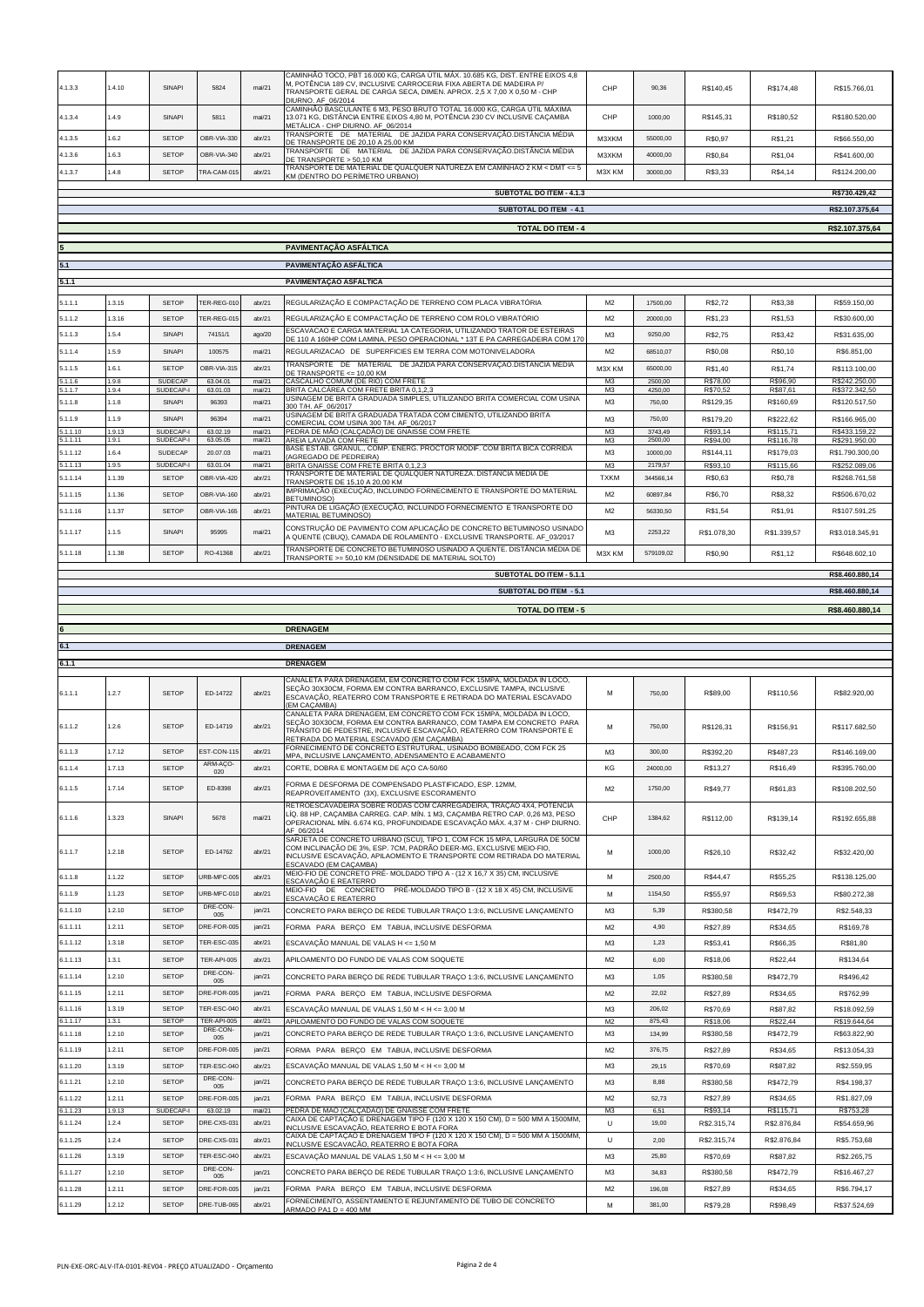| 6.1.1.30           | 1.2.13          | <b>SETOP</b>           | DRE-TUB-075          | abr/21            | FORNECIMENTO, ASSENTAMENTO E REJUNTAMENTO DE TUBO DE CONCRETO<br>ARMADO PA1 D = 600 MM                                                                                                                                                                | M                                | 27,00              | R\$151,03            | R\$187,62            | R\$5.065,74                    |
|--------------------|-----------------|------------------------|----------------------|-------------------|-------------------------------------------------------------------------------------------------------------------------------------------------------------------------------------------------------------------------------------------------------|----------------------------------|--------------------|----------------------|----------------------|--------------------------------|
| 6.1.1.31           | .2.14           | <b>SETOP</b>           | DRE-TUB-08           | abr/21            | FORNECIMENTO, ASSENTAMENTO E REJUNTAMENTO DE TUBO DE CONCRETO<br>ARMADO PA1 D = 1000 MM                                                                                                                                                               | M                                | 54,00              | R\$358,01            | R\$444,76            | R\$24.017,04                   |
| 6.1.1.32           | 1.2.10          | <b>SETOP</b>           | DRE-CON-<br>005      | ian/21            | CONCRETO PARA BERÇO DE REDE TUBULAR TRAÇO 1:3:6, INCLUSIVE LANÇAMENTO                                                                                                                                                                                 | M <sub>3</sub>                   | 91,92              | R\$380,58            | R\$472,79            | R\$43.458,85                   |
| 6.1.1.33           | 1.2.11          | <b>SETOP</b>           | DRE-FOR-005          | jan/21            | FORMA PARA BERCO EM TABUA, INCLUSIVE DESFORMA                                                                                                                                                                                                         | M <sub>2</sub>                   | 244,86             | R\$27,89             | R\$34,65             | R\$8.484,39                    |
| 6.1.1.34           | 1.2.2           | <b>SETOP</b>           | DRE-BOC-<br>010      | abr/21            | BOCA DE LOBO SIMPLES (TIPO B - CONCRETO), QUADRO, GRELHA E CANTONEIRA,<br>INCLUSIVE ESCAVAÇÃO, REATERRO E BOTA- FORA                                                                                                                                  | U                                | 22,00              | R\$1.042,90          | R\$1,295.59          | R\$28,502.98                   |
| 6.1.1.35           | 1.3.18          | <b>SETOP</b>           | TER-ESC-035          | abr/21            | ESCAVAÇÃO MANUAL DE VALAS H <= 1,50 M                                                                                                                                                                                                                 | M3                               | 116,93             | R\$53,41             | R\$66.35             | R\$7.758.17                    |
| 6.1.1.36           | 1.4.10          | SINAPI                 | 5824                 | mai/21            | CAMINHÃO TOCO, PBT 16.000 KG, CARGA ÚTIL MÁX. 10.685 KG, DIST. ENTRE EIXOS 4,8<br>M, POTÊNCIA 189 CV, INCLUSIVE CARROCERIA FIXA ABERTA DE MADEIRA P/<br>TRANSPORTE GERAL DE CARGA SECA, DIMEN. APROX. 2,5 X 7,00 X 0,50 M - CHP<br>DIURNO, AF 06/2014 | CHP                              | 14,62              | R\$140,45            | R\$174,48            | R\$2.550,19                    |
| 6.1.1.37           | 1.9.5           | SUDECAP-I              | 63.01.04             | mai/21            | BRITA GNAISSE COM FRETE BRITA 0,1,2,3                                                                                                                                                                                                                 | M <sub>3</sub>                   | 93,98              | R\$93,10             | R\$115,66            | R\$10.869,82                   |
| 6.1.1.38           | 1.2.15          | <b>SETOP</b>           | DRE-TUB-110          | ahr/21            | FORNECIMENTO E ASSENTAMENTO DE TUBO PVC FLEXÍVEL CORRUGADO.<br>PERFURADO, DN 100 MM (4"), PARA DRENAGEM                                                                                                                                               | M                                | 767,34             | R\$16.69             | R\$20.73             | R\$15,906.95                   |
| 6.1.1.39           | 1.3.18          | <b>SETOP</b>           | <b>TER-ESC-035</b>   | abr/21            | ESCAVAÇÃO MANUAL DE VALAS H <= 1,50 M                                                                                                                                                                                                                 | M3                               | 0.60               | R\$53,41             | R\$66,35             | R\$39,81                       |
| 6.1.1.40           | 1.4.10          | SINAPI                 | 5824                 | mai/21            | CAMINHÃO TOCO, PBT 16.000 KG, CARGA ÚTIL MÁX. 10.685 KG, DIST. ENTRE EIXOS 4,8<br>M, POTÊNCIA 189 CV, INCLUSIVE CARROCERIA FIXA ABERTA DE MADEIRA P/<br>TRANSPORTE GERAL DE CARGA SECA, DIMEN. APROX. 2,5 X 7,00 X 0,50 M - CHP<br>DIURNO. AF_06/2014 | CHP                              | 0.02               | R\$140,45            | R\$174,48            | R\$2,79                        |
| 6.1.1.41           | 1.2.10          | <b>SETOP</b>           | DRE-CON-<br>005      | jan/21            | CONCRETO PARA BERÇO DE REDE TUBULAR TRAÇO 1:3:6, INCLUSIVE LANÇAMENTO                                                                                                                                                                                 | M <sub>3</sub>                   | 0.36               | R\$380,58            | R\$472,79            | R\$170,20                      |
| 6.1.1.42           | 1.2.11          | <b>SETOP</b>           | DRE-FOR-005          | ian/21            | FORMA PARA BERÇO EM TABUA, INCLUSIVE DESFORMA                                                                                                                                                                                                         | M <sub>2</sub>                   | 1.56               | R\$27.89             | R\$34.65             | R\$54.05                       |
| 6.1.1.43           | 1.9.5           | SUDECAP-I              | 63.01.04<br>DRE-CON- | mai/21            | BRITA GNAISSE COM FRETE BRITA 0,1,2,3                                                                                                                                                                                                                 | M <sub>3</sub>                   | 1976,45            | R\$93,10             | R\$115,66            | R\$228.596,20                  |
| 6.1.1.44           | 1.2.10          | <b>SETOP</b>           | 005                  | jan/21            | CONCRETO PARA BERCO DE REDE TUBULAR TRAÇO 1:3:6, INCLUSIVE LANCAMENTO                                                                                                                                                                                 | M <sub>3</sub>                   | 322,00             | R\$380,58            | R\$472,79            | R\$152.238,38                  |
| 3.1.1.45           | 1.2.11          | <b>SETOP</b>           | DRE-FOR-005          | jan/21            | FORMA PARA BERÇO EM TABUA, INCLUSIVE DESFORMA                                                                                                                                                                                                         | M <sub>2</sub>                   | 401,10             | R\$27.89             | R\$34.65             | R\$13,898.11                   |
| 1.1.46<br>3.1.1.47 | 1.9.2<br>1.9.12 | SUDECAP-I<br>SUDECAP-I | 63,04.02<br>63.02.18 | mai/21<br>mail/21 | AREIA/CASCALHO PARA DRENO<br>PEDRA DE MÃO (CALÇADÃO) DE CALCAREO COM FRETE                                                                                                                                                                            | M <sub>3</sub><br>M <sub>3</sub> | 4750.00<br>3000,00 | R\$69.80<br>R\$70,52 | R\$86,71<br>R\$87,61 | R\$411.872,50<br>R\$262.830,00 |
|                    |                 |                        |                      |                   | SUBTOTAL DO ITEM - 6.1.1                                                                                                                                                                                                                              |                                  |                    |                      |                      | R\$2.762.136,06                |
|                    |                 |                        |                      |                   | <b>SUBTOTAL DO ITEM - 6.1</b>                                                                                                                                                                                                                         |                                  |                    |                      |                      | R\$2.762.136.06                |
|                    |                 |                        |                      |                   |                                                                                                                                                                                                                                                       |                                  |                    |                      |                      |                                |
|                    |                 |                        |                      |                   | <b>TOTAL DO ITEM - 6</b>                                                                                                                                                                                                                              |                                  |                    |                      |                      | R\$2.762.136,06                |
|                    |                 |                        |                      |                   | <b>SINALIZAÇÃO</b>                                                                                                                                                                                                                                    |                                  |                    |                      |                      |                                |
| 7.1                |                 |                        |                      |                   | SINALIZAÇÃO VERTICAL E HORIZONTAL                                                                                                                                                                                                                     |                                  |                    |                      |                      |                                |
| 7.1.1              |                 |                        |                      |                   | <b>SINALIZAÇÃO VERTICAL</b>                                                                                                                                                                                                                           |                                  |                    |                      |                      |                                |
| 7.1.1.1            | 1.9 (LOTE 2)    | <b>SETOP</b>           | RO-41841             | abr/21            | PLACA DE AÇO CARBONO COM PELÍCULA REFLETIVA GRAU TÉCNICO TIPO I DA ABNT -<br>PLACA CIRCULAR (EXECUÇÃO, INCLUINDO FORNECIMENTO E TRANSPORTE DE TODOS<br>OS MATERIAIS, INCLUSIVE POSTE DE SUSTENTAÇÃO)                                                  | M <sub>2</sub>                   | 7.04               | R\$421,72            | R\$523,90            | R\$3.686,77                    |
| 7.1.1.2            | .12 (LOTE 2)    | <b>SETOP</b>           | RO-41844             | abr/21            | PLACA DE ACO CARBONO COM PELÍCULA REFLETIVA GRAU TÉCNICO TIPO I DA ABNT -<br>PLACA QUADRADA (EXECUÇÃO, INCLUINDO FORNECIMENTO E TRANSPORTE DE<br>TODOS OS MATERIAIS, INCLUSIVE POSTE DE SUSTENTAÇÃO)                                                  | M <sub>2</sub>                   | 10,00              | R\$408,82            | R\$507,88            | R\$5.078,80                    |
|                    |                 |                        |                      |                   | SUBTOTAL DO ITEM - 7.1.1                                                                                                                                                                                                                              |                                  |                    |                      |                      | R\$8.765,57                    |
| 7.1.2              |                 |                        |                      |                   | SINALIZAÇÃO HORIZONTAL                                                                                                                                                                                                                                |                                  |                    |                      |                      |                                |
| 7.1.2.1            | 1.1.45          | SINAPI                 | 72947                | mar/21            | SINALIZACAO HORIZONTAL COM TINTA RETRORREFLETIVA A BASE DE RESINA<br>ACRILICA COM MICROESFERAS DE VIDRO                                                                                                                                               | M <sub>2</sub>                   | 4427.27            | R\$16,19             | R\$20.11             | R\$89.032,43                   |
|                    |                 |                        |                      |                   | SUBTOTAL DO ITEM - 7.1.2                                                                                                                                                                                                                              |                                  |                    |                      |                      | R\$89.032,43                   |
|                    |                 |                        |                      |                   | <b>SUBTOTAL DO ITEM - 7.1</b>                                                                                                                                                                                                                         |                                  |                    |                      |                      | R\$97.798,00                   |
|                    |                 |                        |                      |                   | <b>TOTAL DO ITEM - 7</b>                                                                                                                                                                                                                              |                                  |                    |                      |                      | R\$97.798,00                   |
|                    |                 |                        |                      |                   | <b>SERVIÇOS FINAIS</b>                                                                                                                                                                                                                                |                                  |                    |                      |                      |                                |
| 8.1                |                 |                        |                      |                   | <b>SERVIÇOS FINAIS</b>                                                                                                                                                                                                                                |                                  |                    |                      |                      |                                |
|                    |                 |                        |                      |                   |                                                                                                                                                                                                                                                       |                                  |                    |                      |                      |                                |
| 8.1.1              |                 |                        |                      |                   | <b>SERVICOS FINAIS</b>                                                                                                                                                                                                                                |                                  |                    |                      |                      |                                |
| 3.1.1.1<br>3.1.1.2 | 1.10.2          | SETOP                  | ED-4224              | abr/21            | PROJETO EXECUTIVO DE TERRAPLENAGEM - PLANTA                                                                                                                                                                                                           | PR A1                            | 15,00              | R\$692,25            | R\$859,98            | R\$12.899,70                   |
|                    | 1.10.3          | <b>SFTOP</b>           | ED-4225              | ahr/21            | PROJETO EXECUTIVO DE TERRAPLENAGEM - SECÕES                                                                                                                                                                                                           | PR A1                            | 20.00              | R\$355,26            | R\$441,34            | R\$8.826,80                    |
|                    |                 |                        |                      |                   | SUBTOTAL DO ITEM - 8.1.1                                                                                                                                                                                                                              |                                  |                    |                      |                      | R\$21.726,50                   |